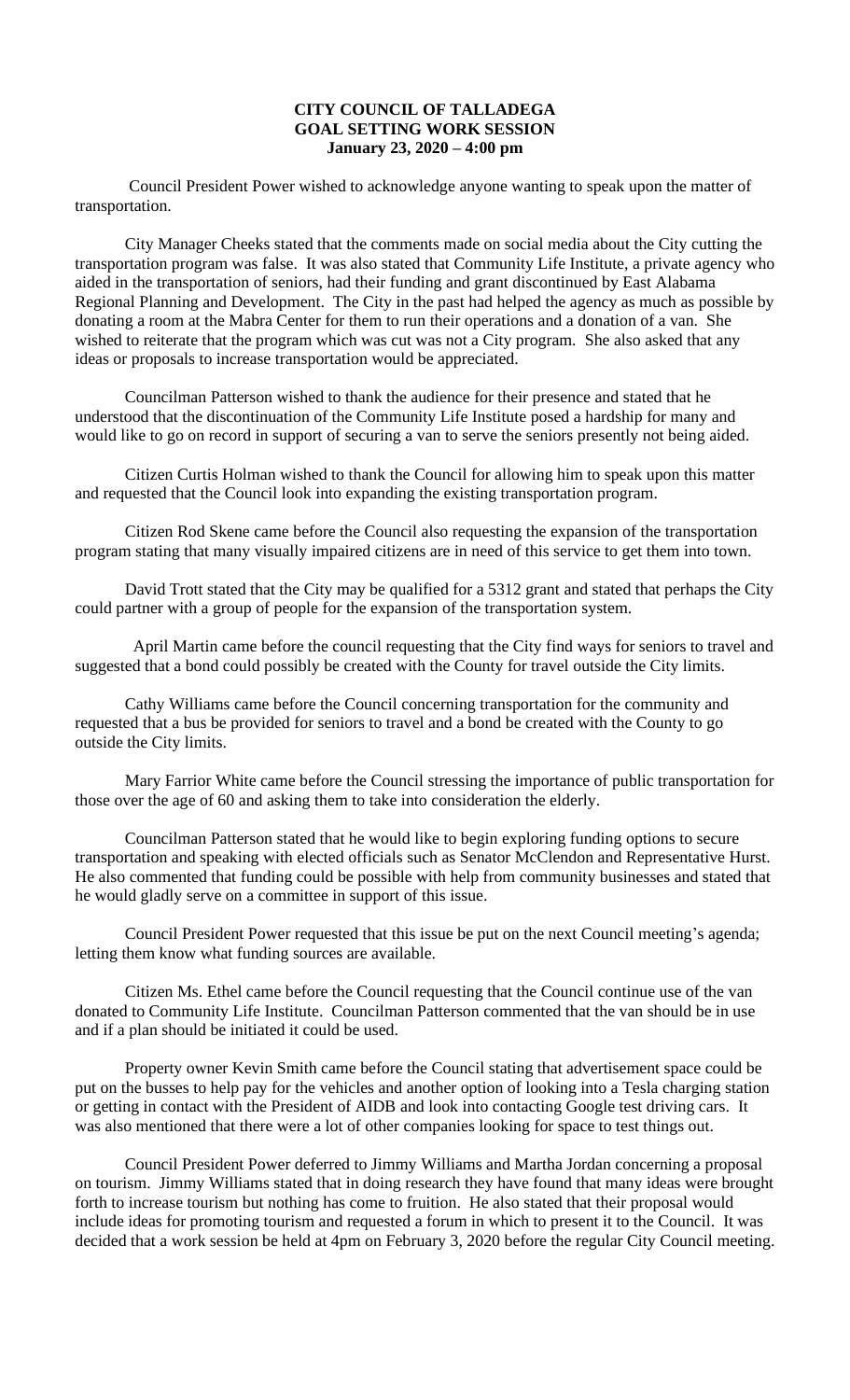## **CITY COUNCIL REGULAR MEETING January 23, 2020 – 5:00 pm**

The City Council of the City of Talladega met in a regular meeting on Monday, January 23, 2020 at 5:00 p.m., at the Talladega City Hall Council Chambers. The meeting was called to order and the following were present: Council President Joseph K. Power, Councilman Horace Patterson, Council Member Vickey R. Hall, Council Member Betty C. Spratlin, Councilman Trae Williams, Mayor Ragland and City Manager Beth Cheeks.

Invocation by Reverend Robert Klotz.

Motion by Council Member Spratlin with a second from Councilman Williams to approve invoices and expenditures. Roll Call. AYES: All.

| Total Invoices & Expenditures for 1/3/20120 to 1/13/2020 |            | \$293,681.33 |
|----------------------------------------------------------|------------|--------------|
| General Fund                                             | 262,799.47 |              |
| <b>Corrections Fund</b>                                  | 22,145.24  |              |
| Cemetery                                                 | 57.19      |              |
| <b>Municipal Airport</b>                                 | 4,841.83   |              |
| <b>Capital Projects Trust Fund</b>                       | 3,837.60   |              |

Motion by Councilman Patterson with a second from Council Member Hall for approval of minutes of the regular meeting of January 6, 2020. AYES: All.

Motion by Councilman Patterson with a second from Council Member Hall to re-appointment Laura Beavers to the Board of Adjustments and Appeals. AYES: All.

Citizen Stephanie Engle came before the Council to request two speed bumps for Roundabout Road stating that there have been problems with speeding vehicles, trespassing, and illegal and dangerous events. Motion by Councilman Patterson with a second from Council Member Hall to approve the request for speed bump on Roundabout Road. AYES: All.

Council President Power deferred to City Manager Cheeks concerning the Complete Count Committee for the 2020 Census. City Manager Cheeks stated that the Census would be held in April and an accurate count was important and wished to make them aware of the upcoming Census. She also mentioned that the Complete Count Committee should consist of leaders in the community to pull together and get the information out to encourage all to participate in the Census. It was also mentioned that if necessary, the City can offer a place and time for discussion concerning the Census. Reverend Hugh Morris stated that he would be interested in joining the Complete Count Committee.

Brought before the Council was the Statement of Dissolution and Termination Report. Council President Power stated that this was for officials who were elected and ran for office. City Manager Cheeks mentioned that if the principal campaign committee was not dissolved by December 31, 2019 then an annual Campaign Finance Report is due to the Judge of Probate by January 31, 2020. It was also mentioned that those wishing to dissolve their campaign committee would need to file a Statement of Dissolution and Termination report also by January 31<sup>st</sup> to the Judge of Probate. City Manager Cheeks also reminded the Council to file their Statement of Economic Interest form by April 30, 2020.

Council President Power deferred to City Manager Cheeks concerning the 2020 Severe Weather Preparedness Tax Holiday. It was stated that the Alabama Department of Revenue announced that the holiday would be held February 21 to February 23. The items exempt from state sales tax include batteries, tarps, artificial ice and items needed to aid in weather preparedness. Council Member Spratlin questioned if an ordinance would be needed for this holiday. City Manager Cheeks stated that Ordinance 1731 was in perpetuity.

Brought before the Council was information concerning the Parks and Recreation's baseball and softball registration. It was mentioned that registration would begin January 21<sup>st</sup> and end February  $7<sup>th</sup>$ . City Manager Cheeks encouraged all to attend opening day on April 4<sup>th</sup>.

City Manager Cheeks informed the Council that the City was awarded the 2018 GFOA Certificate of Achievement for Excellence in Financial Reporting and stated the City has received this recognition since 2016.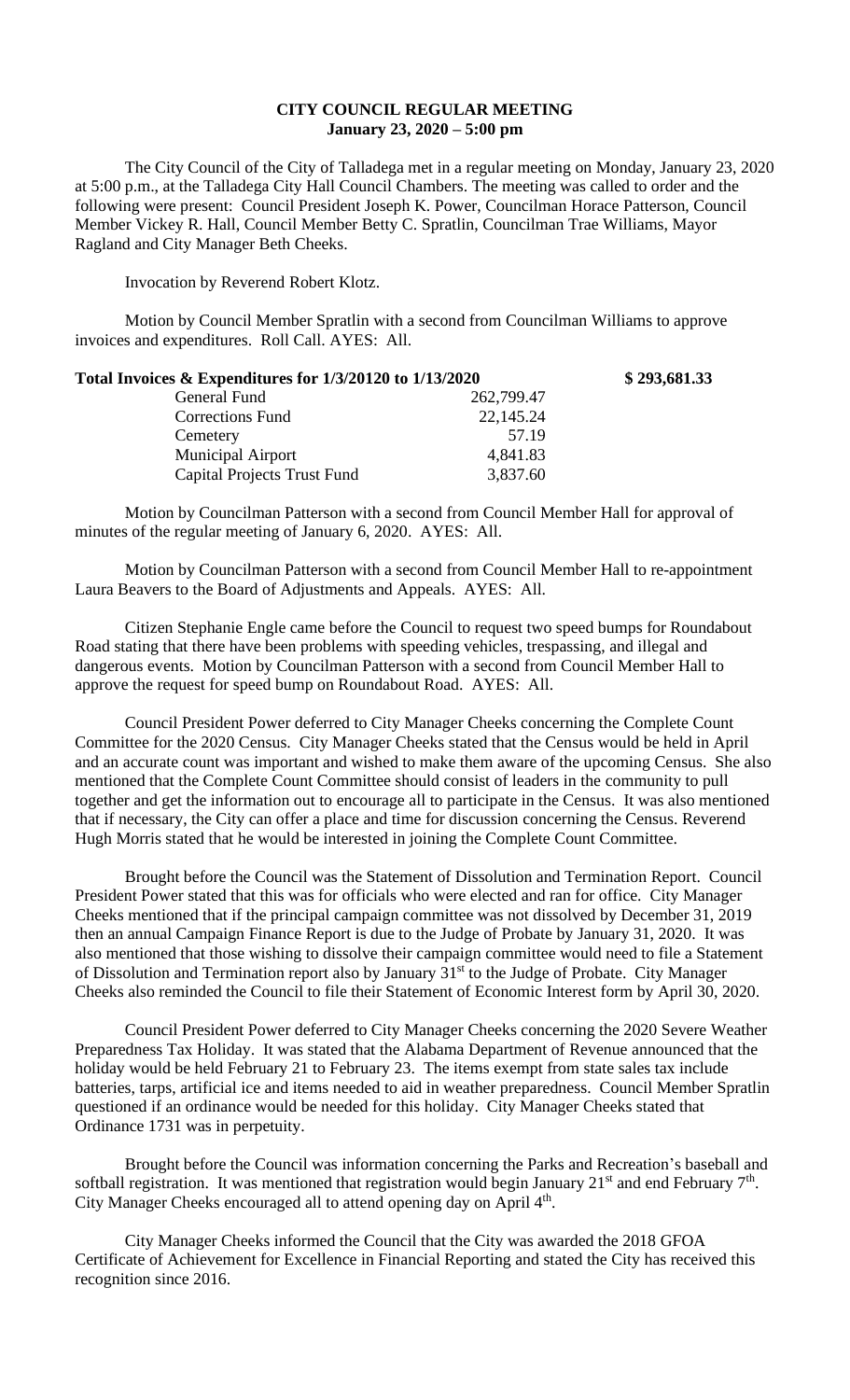Brought before the Council was a breakdown of costs for the 2019 Christmas on the Square event. It was stated that this was the least expensive Christmas on the Square event thus far and it included the cost of personnel whereas in previous years, the cost of personnel was not calculated in the totals.

**Resolution #4987** to assess a weed abatement lien on a vacant lot on Bednash St.

Motion by Councilman Williams with a second from Councilman Patterson for the approval of Resolution #4987. Roll Call. AYES: All.

**Resolution #4988** approving abatement of junk cars on Ave H **Resolution #4989** approving abatement of junk cars on 103 Yester Lane **Resolution #4990** approving abatement of junk cars on 113 Highland Circle **Resolution #4991** approving abatement of junk cars on 722 Pulliam St. **Resolution #4992** approving abatement of junk cars on Pulliam St. **Resolution #4993** approving abatement of junk cars on Cook St.

Code Enforcement Officer Rowls stated that the junk car located at 103 Yester Lane was sold and no longer on the property.

Motion by Councilman Patterson with a second from Councilman Williams for the approval of Resolution #4988, #4990, #4991, #4992, and #4993. Roll Call. AYES: All.

**Resolution #4994** approving the purchase of a table at the Chamber of Commerce Annual Awards Luncheon for a cost of \$150.00

Motion by Councilman Patterson with a second from Councilman Williams for the approval of Resolution #4994. Roll Call. AYES: All.

**Resolution #4995** approving a purchase agreement with Diamond Tours for the Parks & Recreation Senior Trip to Savannah, Georgia.

Motion by Council Person Spratlin with a second from Councilman Patterson for the approval of Resolution #4995. Roll Call. AYES: All.

**Resolution #4996** approving a contract with Alabama First Responders Benefits Program – Hartford Life and Accident Insurance Company for legislated Critical Care and Long-Term Disability for firefighters at a cost of \$198.24/each for 2020.

Motion by Councilman Williams with a second from Council Member Spratlin for the approval of Resolution #4996. Roll Call. AYES: All.

Motion by Councilman Patterson with a second by Council Person Hall to approve invoices and expenditures for the Water Department. AYES: All.

| Water Department Expenditures for 1/2/2020 to 1/16/2020 |            | \$156,669.54 |
|---------------------------------------------------------|------------|--------------|
| Water/Sewer Fund                                        | 156,669.54 |              |

Councilman Patterson wished to encourage all in the community to turn out in support of the opening of the Amistad murals at Talladega College and stated that Martin Luther King Drive posed a dangerous situation for students walking. He also requested that a letter be sent from the Council expressing their appreciation and commitment to the groups in attendance during this meeting.

Council Member Hall requested an update on East Side School. City Manager Cheeks commented that the property owner wished to donate the building and the Superintendent of Schools is not interested in the building. She requested that Council Member Hall get back with her concerning a time for a walk through of the building. Councilman Patterson expressed his interest in also attending the walk through. City Attorney O'Brien stated that the matter could be brought before the Council on February 3<sup>rd</sup> as long as it occurs more than 7 days before.